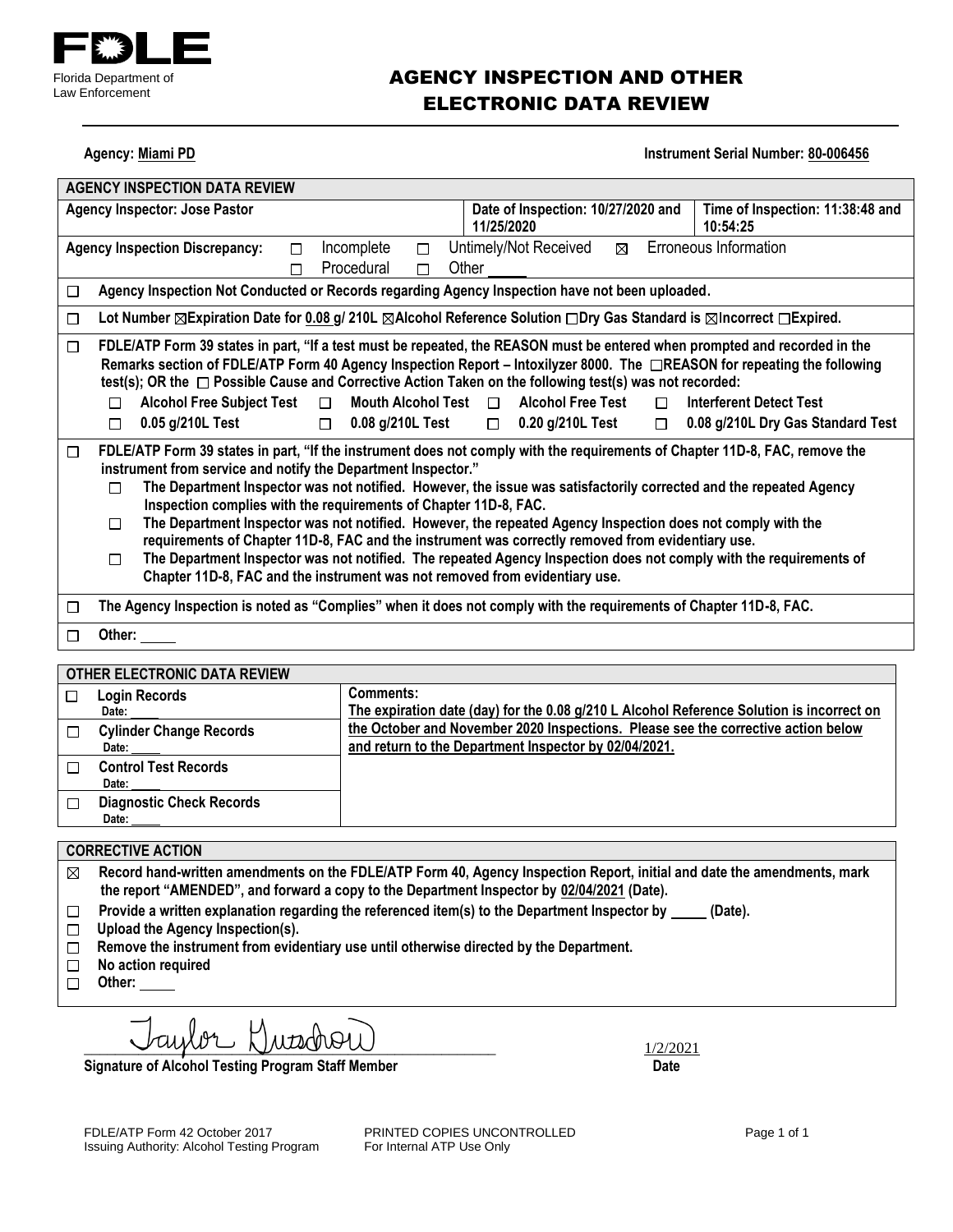## Florida Department of Law Enforcement Alcohol Testing Program

### AGENCY INSPECTION REPORT - INTOXILYZER 8000

Agency: MIAMI PD Time of Inspection: 10:54

Date of Inspection: 11/25/2020

Serial Number: 80-006456 Software: 8100.27

| Check or Test                               | YES | NO |
|---------------------------------------------|-----|----|
| Date and/or Time Adjusted                   |     | No |
| Diagnostic Check (Pre-Inspection): OK       | Yes |    |
| Alcohol Free Subject Test: 0.000            | Yes |    |
| Mouth Alcohol Test: Slope Not Met           | Yes |    |
| Interferent Detect Test: Interferent Detect | Yes |    |
| Diagnostic Check (Post-Inspection): OK      | Yes |    |

| Alcohol Free<br>Test<br>(g/210L) | $0.05q/210L$ Test<br>(q/210L)<br>Lot#:201910D<br>Exp: 10/22/2021 | $0.08q/210L$ Test<br>(q/210L)<br>Lot#:201908B<br>Exp: 08/20/2021<br>$025$ $11421$ | $0.20q/210L$ Test<br>(q/210L)<br>Lot#:201902C<br>Exp: 02/20/2021 | $0.08$ q/210L<br>Dry Gas Std Test<br>(q/210L)<br>Lot#:989917<br>Exp: 07/25/2021 |
|----------------------------------|------------------------------------------------------------------|-----------------------------------------------------------------------------------|------------------------------------------------------------------|---------------------------------------------------------------------------------|
| 0.000                            | 0.049                                                            | 0.079                                                                             | 0.200                                                            | 0.082                                                                           |
| 0.000                            | 0.049                                                            | 0.079                                                                             | 0.200                                                            | 0.081                                                                           |
| 0.000                            | 0.048                                                            | 0.079                                                                             | 0.201                                                            | 0.081                                                                           |

Number of Simulators Used: 5

Remarks:

Amended, 124/21-Porm

The above instrument complies ( $\mathbf{x}$ ) does not comply ( ) with Chapter 11D-8, FAC.

I certify that I hold a valid Florida Department of Law Enforcement Agency Inspector Permit and that I<br>performed this inspection in accordance with the provisions of Chapter 11D-8, FAC.

|  |                            | JOSE F PASTOR |  |
|--|----------------------------|---------------|--|
|  | Signature and Printed Name |               |  |
|  | 11/25/2020                 |               |  |
|  | Date                       |               |  |

FDLE/ATP Form 40 - March 2004